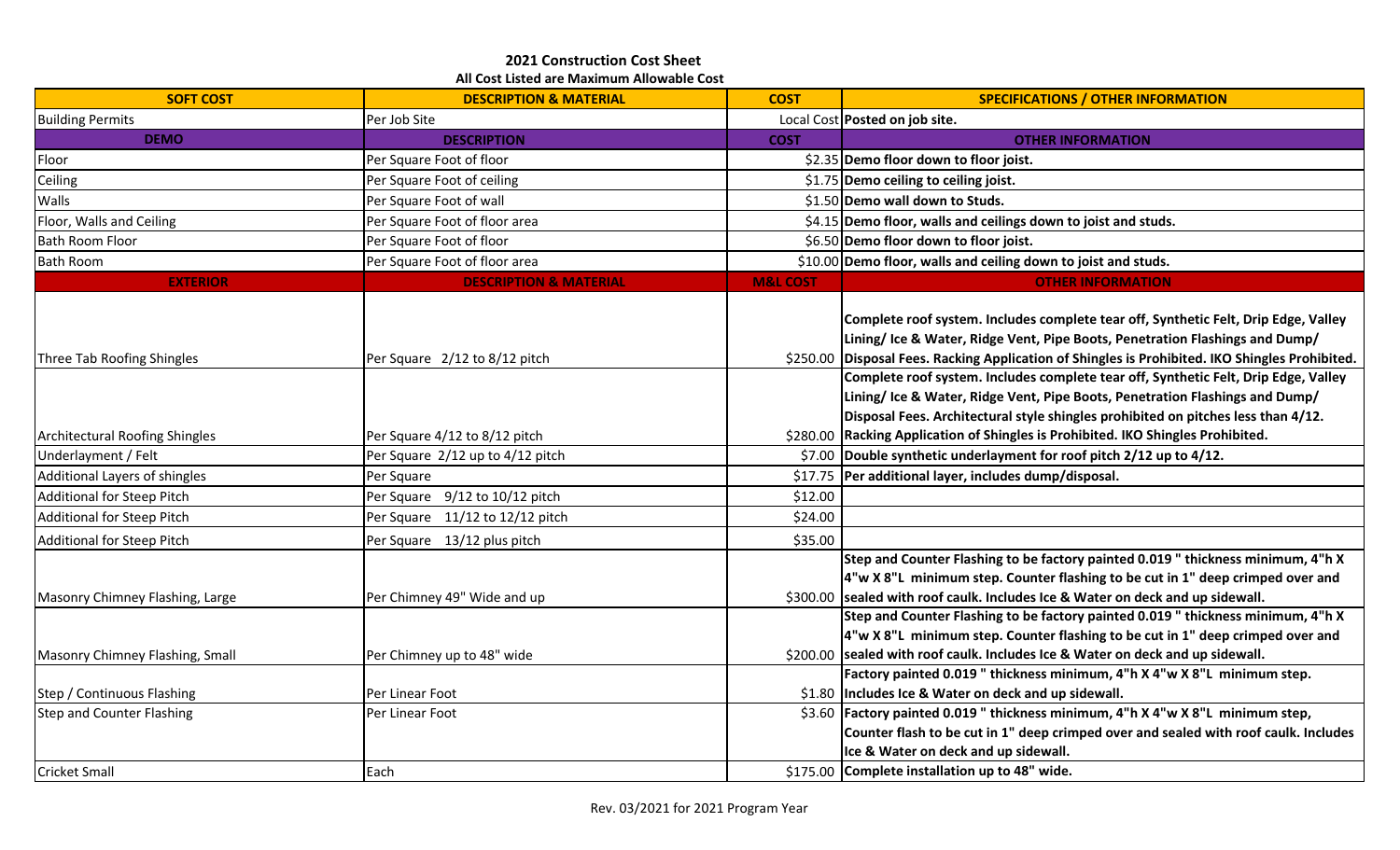| Cricket Large                            | Each                              |                           | \$250.00 Complete installation 49" wide and up.                                           |
|------------------------------------------|-----------------------------------|---------------------------|-------------------------------------------------------------------------------------------|
|                                          |                                   |                           | Must permanently cap in attic and permanently close off in home. Inspector to             |
| <b>Chimney Removal</b>                   | Each                              | Detailed Quote            | review all details and approve costs. Estimates required.                                 |
| Retro Pipe Boot                          | Each                              | \$60.00                   |                                                                                           |
| Modified Bitumen                         | Per Square 0/12 to 2/12           |                           | \$475.00 Complete system, includes dump/disposal. NO TORCH DOWN.                          |
| <b>EPDM</b>                              | Per Square 0/12 to 2/12           |                           | \$590.00 Complete system, includes dump/disposal.                                         |
| Gaco Roof 100% Silicone Roof Coating     | Per Square                        |                           | \$355.00 Complete system includes pressure washing roof deck                              |
|                                          |                                   |                           | Only with approval of inspector. Must include all trims. Inspector to review all          |
| <b>Metal Roofing</b>                     | Per Square                        |                           | Detailed Quote   details and approve costs. Estimates required                            |
|                                          |                                   |                           | Only with approval of Inspector to review all details and approve costs. Estimates        |
| <b>Other Roofing</b>                     | TPO, Hydostop, etc.               | Detailed Quote   required |                                                                                           |
| Roof Decking/OSB, Plywood                | Per Sheet (4' X 8')               | \$65.00                   |                                                                                           |
| Roof Decking/1X Material                 | Per Linear Foot                   | \$2.75                    |                                                                                           |
| Rain Diverter                            | 10' Section                       | \$30.00                   |                                                                                           |
| <b>Shingle Molding</b>                   | Per Linear Foot                   |                           | \$2.75 Painting included.                                                                 |
| <b>Gutters and Downspouts</b>            | Per Linear Foot                   |                           | \$10.00 6" Seamless.                                                                      |
| <b>Wood Fascia</b>                       | Per Linear Foot                   |                           | \$6.80 Finished.                                                                          |
| <b>Wood Soffit</b>                       | Per Linear Foot                   |                           | \$9.15   Finished, includes ventilation.                                                  |
| Soffit Vents                             | Each, 4" Round or 16" X 8"        |                           | \$11.80 For use with existing wood soffits.                                               |
| Metal Fascia Wrap                        | Per Linear Foot                   |                           | \$7.10 Includes replacement of damaged lumber.                                            |
| <b>Vinyl Soffit</b>                      | Per Linear Foot                   |                           | \$9.45 Includes replacement of damaged lumber.                                            |
| Complete Vinyl Boxing, Fascia and Soffit | Per Linear Foot                   |                           | \$14.25   Includes replacement of damaged lumber.                                         |
| <b>Vinyl Siding</b>                      | Per Square .040 or Better         |                           | \$220.00 Complete siding system. Excludes Fanfold Insulation.                             |
| Fanfold Insulation                       | Per Square                        |                           | \$41.00 Backing for vinyl installation.                                                   |
| $T-111(5/8)$                             | Installed (per 4' X 8' sheet)     |                           | \$88.50 Complete installation.                                                            |
| <b>Exterior Painting</b>                 | Per Square Foot                   |                           | \$5.00 Primed with two coats of paint.                                                    |
| <b>HVAC 14 SEER MINIMUM</b>              | <b>DESCRIPTION &amp; MATERIAL</b> | <b>M&amp;L COST</b>       | <b>OTHER INFORMATION</b>                                                                  |
| Split System                             | Per Ton, New Installation         |                           | \$3,100.00   All new components ducts, boots, registers, grills, return, thermostat, etc. |
| Split System                             | Per Ton, Equipment Replacement    |                           | \$2,100.00 All new equipment including digital thermostat.                                |
| Packaged System                          | Per Ton, New Installation         |                           | \$2,800.00   All new components ducts, boots, registers, grills, return, thermostat, etc. |
| Packaged System                          | Per Ton, Equipment Replacement    |                           | \$1,900.00 All new equipment including digital thermostat.                                |
| Duct Replacement                         | Per Ton, Duct Replacement         |                           | \$1,000.00 All new duct work, boots, registers, grills and return.                        |
| <b>Cross Over Duct</b>                   | Per Linear Foot                   |                           | \$12.00 Cross over duct in mobile homes.                                                  |
| Sealing off Deleted Boots                | Each                              |                           | \$23.50 Capped tapped and mastic. When moving system from floor to ceiling.               |
| Duct Repair                              |                                   |                           | Detailed Quote   Inspector to review all details and approve costs. Estimates required    |
| Return                                   | New Return                        |                           | \$300.00 New return when needed with equipment replacement.                               |
| Mini Split System                        | Per Ton, New Installation         |                           | \$3,100.00 New Mini Split system, minimum 15 seer, removal of existing system.            |
| <b>DOORS and WINDOWS</b>                 | <b>DESCRIPTION &amp; MATERIAL</b> | <b>M&amp;L COST</b>       | <b>OTHER INFORMATION</b>                                                                  |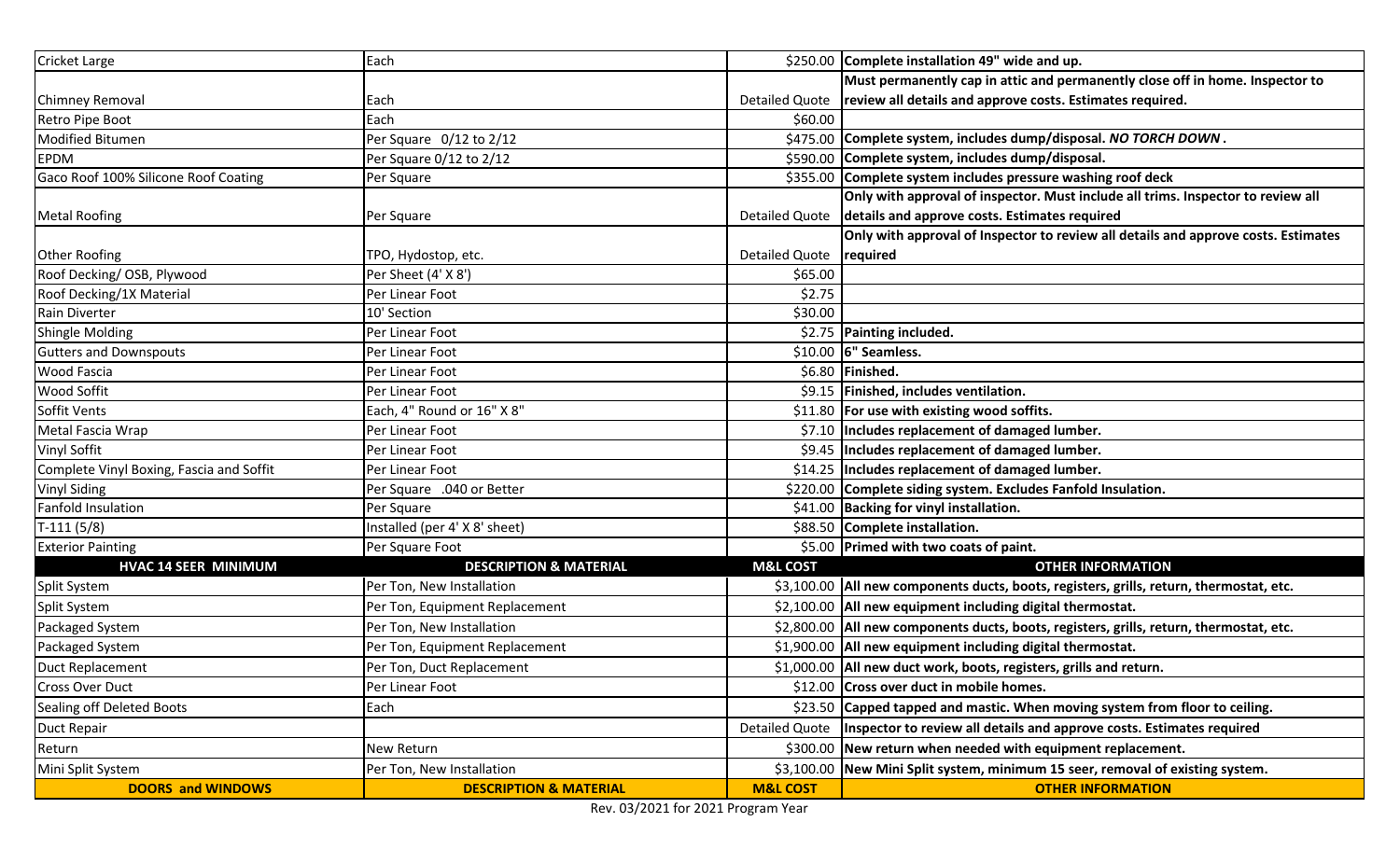|                                        |                                                               |                       | Double Hung, Energy Star, All windows must be wrapped. Must provide invoice for    |
|----------------------------------------|---------------------------------------------------------------|-----------------------|------------------------------------------------------------------------------------|
| Double Hung Replacement Window         | Per Window, Includes Wrap                                     |                       | \$440.00 windows with final inspection.                                            |
| <b>Replacement Window Coastal</b>      | Per Window, Includes Wrap                                     |                       | \$475.00 Energy Star, All windows must be wrapped.                                 |
| Replacement Window Wrap Deduction      | Per Window.                                                   |                       | $(\frac{275.00}{P}$ Deduct if frame is already wrapped or wrapping does not apply. |
| <b>Window Wrap</b>                     | Per Window.                                                   |                       | \$75.00 Wrapping of existing window or door frame without window replacement.      |
| Hurricane Protection of Window Opening | Per Window.                                                   |                       | \$80.00 1/2" plywood with hurricane panel hardware. Includes labeling of panels.   |
| Attic access door                      | 22"x 30" Minimum Clear Opening                                |                       | \$175.00 Complete new installation trimmed, painted and insulated.                 |
| <b>Attic Ladder</b>                    | Aluminum/Wood                                                 |                       | \$500.00 Complete new installation trimmed, painted and insulation tent.           |
| Attic Ladder Replacement               | Aluminum/Wood                                                 |                       | \$350.00 Trimmed, painted and insulated.                                           |
| Crawl Space Access Door                | All Treated or Metal with Clasp                               | \$175.00              |                                                                                    |
| <b>Exterior Door Unit Prehung</b>      | 6 Pnl, 1/2 Light, Fan Light Fiberglass or Steel with Deadbolt |                       | \$600.00 Energy Star, new locksets and painted.                                    |
| <b>Exterior Door Slab</b>              | 6 Pnl, 1/2 Light, Fan Light Wood, Steel or Fiberglass         |                       | \$355.00 Energy Star, new locksets, new weather stripping and painted.             |
| Peep Hole / Door Viewer                | Per door                                                      |                       | \$30.00   Install at approiate height for homeowner.                               |
| Patio Door                             | Vinyl Slider                                                  |                       | \$700.00 Energy Star.                                                              |
| Patio Door                             | Fiberglass or Steel with Deadbolt                             |                       | \$1,200.00 Energy Star, new locksets and painted.                                  |
| <b>Storm Door</b>                      | <b>Wood Core Standard Self Storing</b>                        | \$260.00              |                                                                                    |
| Interior Door Unit Prehung             | Wood or Molded                                                | \$210.00              | Installed, new lockset and finished.                                               |
| Interior Door Slab                     | Wood or Molded                                                | \$180.00              | Installed and finished.                                                            |
| Bi Fold Door                           | Wood or Molded                                                |                       | \$180.00 Installed and finished.                                                   |
| Increase Door Opening to 36"           | Add on to Prehung Unit                                        |                       | \$180.00 Complete installation and finished.                                       |
| <b>FLOOR</b>                           | <b>DESCRIPTION &amp; MATERIAL</b>                             | <b>M&amp;L COST</b>   | <b>OTHER INFORMATION</b>                                                           |
| <b>Vinyl Sheet</b>                     | Per Square Foot                                               |                       | \$3.10 Minimum FHA standards.                                                      |
| Carpet                                 | Per Square Foot                                               |                       | \$3.30 Minimum FHA standards.                                                      |
| Laminate Flooring                      | Per Square Foot                                               |                       | \$3.80 Complete install includes all trims. 20 year plus warranty.                 |
| <b>Harwood Flooring</b>                | Per Square Foot                                               |                       | \$5.35 Repair or Patch in work only.                                               |
| Refinish Hardwood Flooring             | Per Square Foot                                               |                       | \$2.70 Existing hardwood flooring.                                                 |
| Underlayment                           | Per 4X8 sheet. NO LAUAN PLYWOOD                               |                       | \$55.00 Must be an underlayment. Will have XXXX's all over it. Pic's required.     |
| Subfloor                               | 23/32 Plywood or OSB per 4X8 sheet                            | \$75.00               |                                                                                    |
| Quarter Round Molding                  | Per Linear Foot                                               |                       | \$2.00 Installed and finished.                                                     |
| <b>Baseboard Molding</b>               | Per Linear Foot                                               |                       | \$3.00 Installed and finished.                                                     |
| Floor Joist                            | Per Linear Foot                                               | \$6.00                |                                                                                    |
| <b>BATHROOM</b>                        | <b>DESCRIPTION &amp; MATERIAL</b>                             | <b>M&amp;L COST</b>   | <b>OTHER INFORMATION</b>                                                           |
| Tub Shower Unit                        | 60" Tub/Shower, New Components                                | <b>Detailed Quote</b> | Inspector to review all details and approve costs. Estimates required              |
| Shower Unit                            | 60" Walk in Shower, New Components                            | <b>Detailed Quote</b> | Inspector to review all details and approve costs. Estimates required              |
| Handicap Roll-In Shower Unit           | Wheelchair accessible                                         | <b>Detailed Quote</b> | Inspector to review all details and approve costs. Estimates required              |
| Tub Shower Faucet                      | Delta, American Standard, Moen                                |                       | \$355.00 No plastic, complete installation. ADA approved. WaterSense approved.     |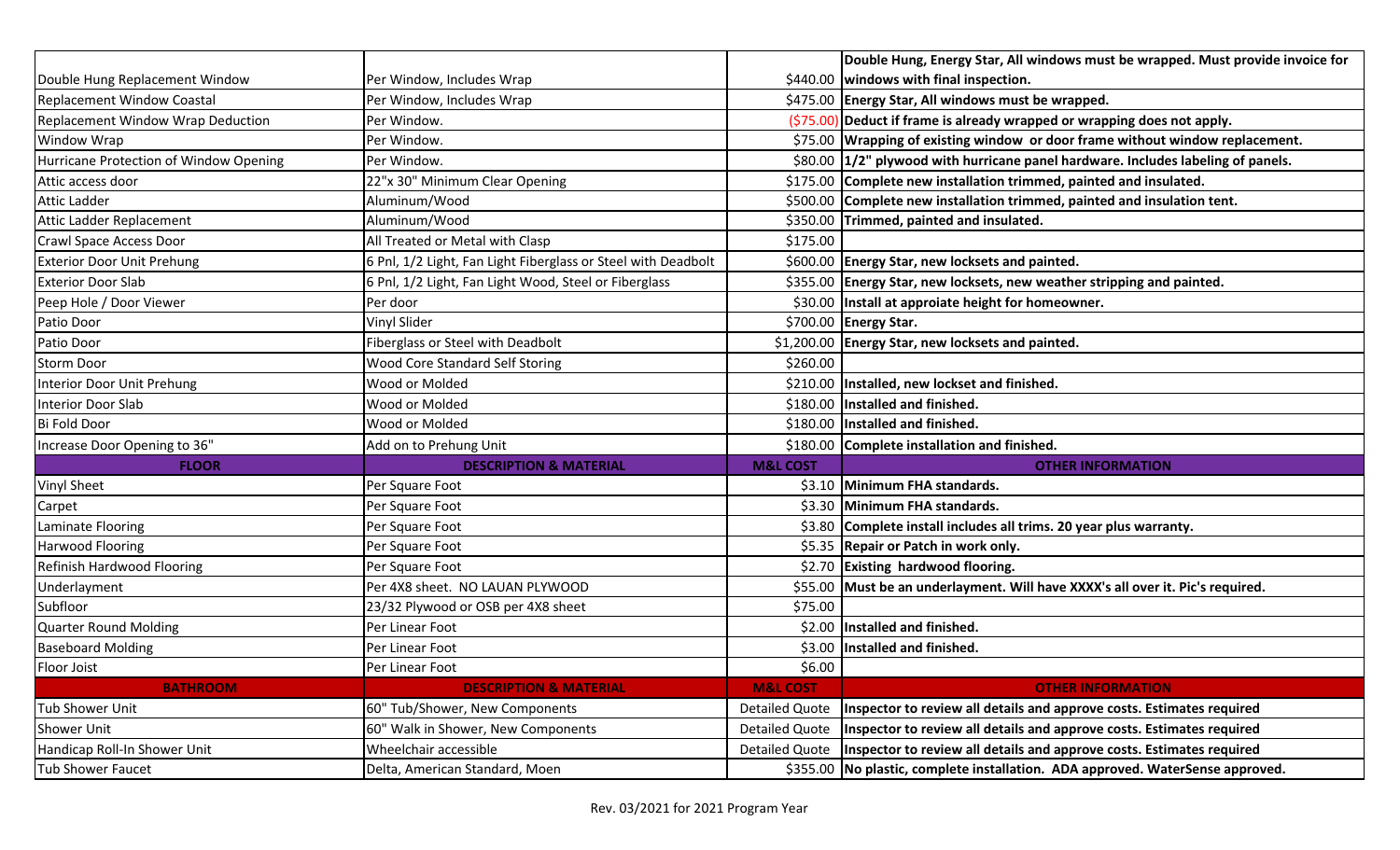| Shower Slide Bar with Head   | Delta, American Standard, Moen                     |                     | \$180.00 No plastic, complete installation. ADA approved. WaterSense approved.         |
|------------------------------|----------------------------------------------------|---------------------|----------------------------------------------------------------------------------------|
| Hand Held shower Head        | Delta, American Standard, Moen                     |                     | \$120.00   No plastic, complete installation. ADA approved. WaterSense approved.       |
| <b>ADA Shower Chair</b>      | <b>Free Standing</b>                               |                     | \$95.00 ADA approved.                                                                  |
| <b>Grab Bars</b>             | Each                                               |                     | \$90.00 ADA approved.                                                                  |
| <b>Shower Head</b>           | Replacement                                        |                     | \$48.00 WaterSense approved.                                                           |
| 24" Vanity                   | Vanity with Top and Side Splashes, as needed       |                     | \$295.00 Complete installation of unit, all new plumbing. Add faucet.                  |
| 30" Vanity                   | Vanity with Top and Side Splashes, as needed       |                     | \$360.00 Complete installation of unit, all new plumbing. Add faucet.                  |
| 36" Vanity                   | Vanity with Top and Side Splashes, as needed       |                     | \$415.00 Complete installation of unit, all new plumbing. Add faucet.                  |
| <b>Vanity Faucet</b>         | Delta, American Standard, Moen, New Components     |                     | \$180.00 No plastic, complete installation. ADA approved. WaterSense approved.         |
| <b>Medicine Cabinet</b>      | Recessed or Surface Mounted                        | \$60.00             |                                                                                        |
| <b>Exhaust Fan</b>           | Replacement                                        |                     | \$120.00 70 CFM minimum, vented to exterior.                                           |
| <b>Exhaust Fan</b>           | New installation                                   |                     | \$220.00 70 CFM minimum, complete installation, vented to exterior.                    |
| Towel Bars and Paper Holders | Each                                               | \$30.00             |                                                                                        |
| Toilet                       | Each, New Components                               |                     | \$360.00 Complete installation, ADA approved, WaterSense approved.                     |
| <b>KITCHEN</b>               | <b>DESCRIPTION &amp; MATERIAL</b>                  | <b>M&amp;L COST</b> | <b>OTHER INFORMATION</b>                                                               |
| Kitchen Faucet               | Delta, American Standard, Moen, New Components     |                     | \$210.00 No Plastic, complete installation, ADA approved                               |
| Kitchen Sink                 | Stainless, 8" Deep, Strainers, New Components      |                     | \$360.00 Complete installation. Add Faucet.                                            |
| <b>Base Cabinets</b>         | Per Linear Foot, Prefinished                       |                     | \$200.00 Complete installation. Includes demo.                                         |
| <b>Wall Cabinets</b>         | Per Linear Foot, Prefinished                       |                     | \$175.00 Complete installation. Includes demo.                                         |
| Counter Top                  | Per Linear Foot                                    |                     | \$50.00 Complete installation, including all endcaps. Includes demo.                   |
| Range Hood Vented            | Replacement                                        |                     | \$200.00 250 CFM minimum unit.                                                         |
| Range Hood Vented            | New Install includes Electrical and Ducting        |                     | \$425.00 250 CFM minimum unit.                                                         |
| Range Hood Non-Vented        | Replacement                                        | \$200.00            |                                                                                        |
| Range Hood Non-Vented        | New Install includes Electrical                    | \$350.00            |                                                                                        |
| <b>ELECTRICAL</b>            | <b>DESCRIPTION &amp; MATERIAL</b>                  | <b>M&amp;L COST</b> | <b>OTHER INFORMATION</b>                                                               |
| <b>Rewire Whole House</b>    | Everything New, Including Fixtures per 2018 IRC    |                     | Detailed Quote   Inspector to review all details and approve costs. Estimates required |
|                              |                                                    |                     | With 200 Amp disconnect. Inspector to review all details and approve costs.            |
| 200 AMP Service Upgrade      | Wire, Mast, Meter Base, Panel Box, Breakers        |                     | Detailed Quote   Estimates required.                                                   |
| Sub Panel                    | Complete Install                                   |                     | \$325.00 Sub panel for HVAC install.                                                   |
| Panel Box                    | Complete Install                                   |                     | \$600.00 Replacement of existing panel box and breakers                                |
| Branch Circuit / Home Run    | 15 or 20 Amp with Arch Fault Breaker               |                     | \$180.00 New circuit from panel box for smokes, lighting or receptacles.               |
| Branch Circuit / Home Run    | 30 to 60 Amp with Breaker and Disconnect           |                     | \$240.00 New circuit from panel box for water heaters and HVAC equipment.              |
| Service Disconnect           | Disconnect for HVAC or Water Heater                |                     | \$60.00 For use with existing wiring.                                                  |
| <b>GFCI</b>                  | <b>Exterior Unit with Weather Proof Components</b> |                     | \$90.00 Upgrade an existing receptacle to GFCI.                                        |
| <b>GFCI</b>                  | <b>Interior Unit</b>                               |                     | \$55.00 Upgrade an existing receptacle to GFCI.                                        |
| Switches and Receptacles     | New Devices with Cover Plates                      |                     | \$20.00 Swap out.                                                                      |
| Light Fixture                | Small, Single Bulb                                 |                     | \$60.00 Swap out, Energy Star.                                                         |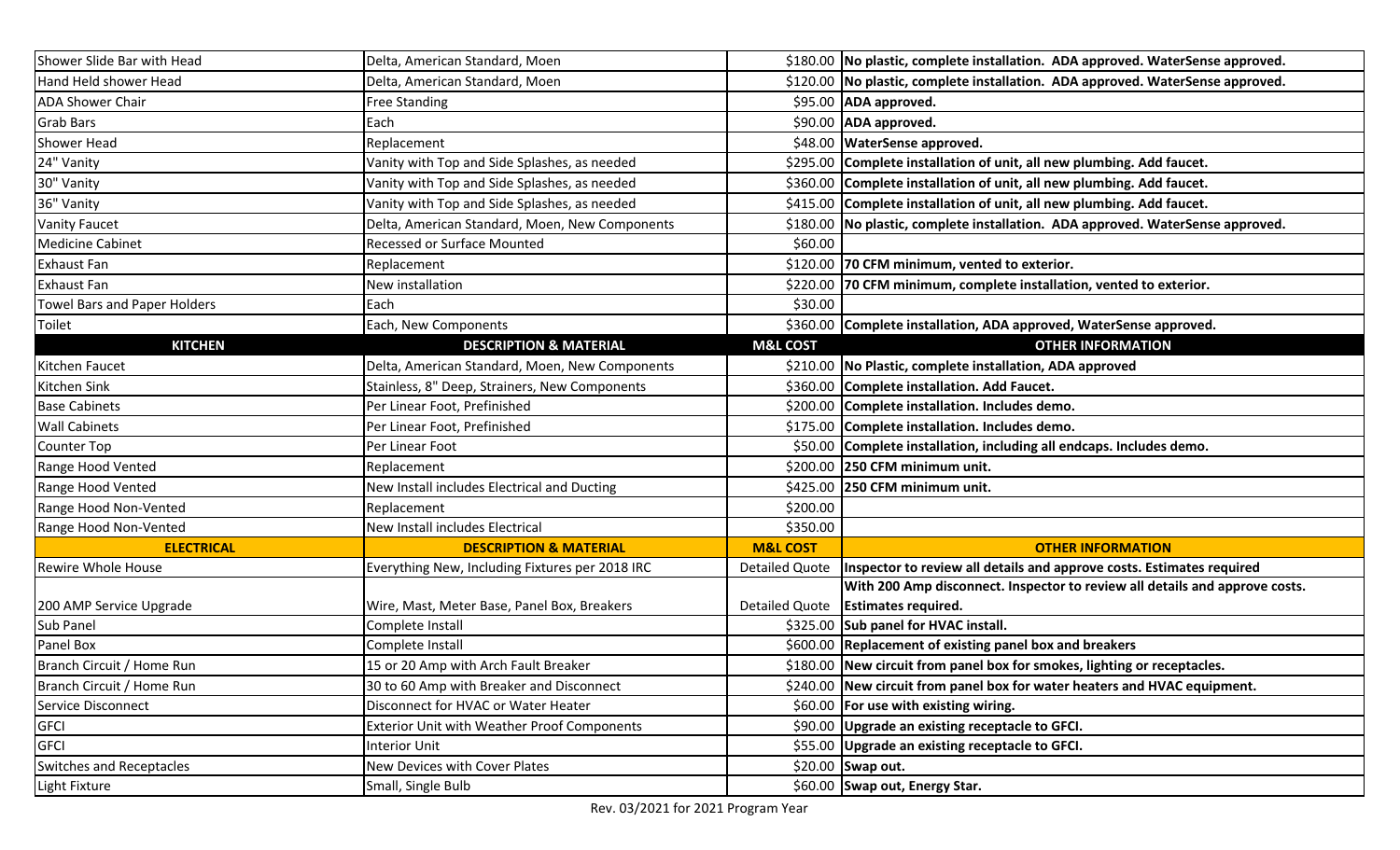| Light Fixture                               | Large, Two or Three Bulb                          |                     | \$90.00 Swap out, Energy Star.                                                          |
|---------------------------------------------|---------------------------------------------------|---------------------|-----------------------------------------------------------------------------------------|
| Light Fixture                               | Fluorescent 4', Two or Four Bulb, Wrapped Fixture |                     | \$120.00 Swap out, Energy Star.                                                         |
| Ceiling Fan 52"                             | 52" with Light Kit                                |                     | \$210.00 Swap out, Energy Star. No cheap fans. Fan allowance \$125.00.                  |
| Smoke Detector                              | Device Replacement                                |                     | \$30.00 Replacement of out of date or missing hardwired detector.                       |
| Smoke and Carbon Monoxide Detector          | Device Replacement                                |                     | \$60.00 Replacement of out of date or missing hardwired detector.                       |
| Smoke Detector                              | Each, Hardwired                                   |                     | \$120.00   New install includes all electrical. Per 2018 IRC.                           |
| Smoke and Carbon Monoxide Detector          | Each, Hardwired                                   |                     | \$150.00 New install includes all electrical. Per 2018 IRC.                             |
| Wireless Smoke and Carbon Monoxide Detector | Each                                              |                     | \$100.00 With Inspector approval only. Must be interconnected with 10 yr. battery.      |
| <b>PLUMBING</b>                             | <b>DESCRIPTION &amp; MATERIAL</b>                 | <b>M&amp;L COST</b> | <b>OTHER INFORMATION</b>                                                                |
| <b>Replumb Whole House</b>                  | Water and or Sewer Lines                          | Quote               | Inspector to review all details and approve costs. Estimates required                   |
| Stop Valves, Ball Valves or Boiler Valves   | Each                                              |                     | \$45.00 Complete installation with escutcheon or flange as required.                    |
| <b>Metal Braided Supply Lines</b>           | Each                                              |                     | \$20.00 Metal Braided Supply Line                                                       |
| <b>Water Heater</b>                         | Electric 38-40 Gal., 6 Year Minimum Warranty      |                     | \$900.00 Swap out complete installation with all new components.                        |
| <b>Water Heater</b>                         | Gas 40 Gal., 6 Year Minimum Warranty              |                     | \$950.00 Swap out complete installation with all new components.                        |
| <b>Thermal Expansion Tank</b>               | Each                                              |                     | \$90.00 Complete installation with all new components.                                  |
| Gas Line                                    | Gas Line Replacement                              |                     | \$95.00 Complete installation with new components.                                      |
| <b>Heater Hut</b>                           | Insulated Hut, Use Proper Model Gas or Electric   |                     | \$500.00 Complete installation with pad. Add \$75.00 for gas heater with stack.         |
| Relocate                                    | <b>Electric Water Heater Relocation</b>           |                     | \$120.00 With inspector approval only.                                                  |
| Relocate                                    | <b>Gas Water Heater Relocation</b>                |                     | \$240.00 With inspector approval only.                                                  |
| Tankless Gas Water Heater                   | 5.5 GPM Minimum, Swap Out from Tank to Tankless   |                     | \$2,000.00 Complete installation with all components.                                   |
| Septic System                               | Complete System, Tank and Drain Field             | <b>QUOTE</b>        | Inspector to review all details and approve costs. Estimates required.                  |
| Septic Drain Field                          | Drain Field                                       | <b>QUOTE</b>        | Inspector to review all details and approve costs. Estimates required.                  |
| Septic Tank Pump Out                        | Pumping of Tank for Repairs                       | <b>QUOTE</b>        | Inspector to review all details and approve costs. Estimates required.                  |
| Water Well                                  | Complete New Well System. Post Test Results       | QUOTE               | Inspector to review all details and approve costs. Estimates required.                  |
| Water Well                                  | Repair of Existing Well System. Post Test Results | <b>QUOTE</b>        | Inspector to review all details and approve costs. Estimates required.                  |
| <b>INSULATION</b>                           | <b>DESCRIPTION &amp; MATERIAL</b>                 | <b>M&amp;L COST</b> | <b>OTHER INFORMATION</b>                                                                |
| R-13 Fiberglass Batt                        | Per Square Foot                                   |                     | \$1.20 Wall insulation.                                                                 |
| R-19 Fiberglass Batt                        | Per Square Foot                                   |                     | \$1.30 Floor insulation.                                                                |
| R-30 Fiberglass Batt                        | Per Square Foot                                   |                     | \$2.40 Attic or Ceiling insulation where blown-in will not work, or for a repair.       |
| R-30 Blown-In                               | Per Square Foot                                   |                     | \$1.50 Attic insulation. R-value card must be installed, signed and dated.              |
| <b>Attic Stair Insulator</b>                | Each                                              |                     | \$110.00 Attic Stair Insulator / Tent.                                                  |
| Vapor Barrier                               | Per Square Foot                                   |                     | \$0.75 Crawl space.                                                                     |
| <b>FOUNDATION</b>                           | <b>DESCRIPTION &amp; MATERIAL</b>                 | M&L COST            | <b>OTHER INFORMATION</b>                                                                |
| <b>Automatic Foundation Vents</b>           | Each                                              | \$40.00             |                                                                                         |
| <b>Foundation Vent</b>                      | Each                                              | \$30.00             |                                                                                         |
| <b>Foundation Vent Well</b>                 | Each                                              | \$35.00             |                                                                                         |
| Jack Post                                   | Each, Steel                                       |                     | Detailed Quote   Inspector to review all details and approve costs. Estimates required. |
|                                             |                                                   |                     |                                                                                         |